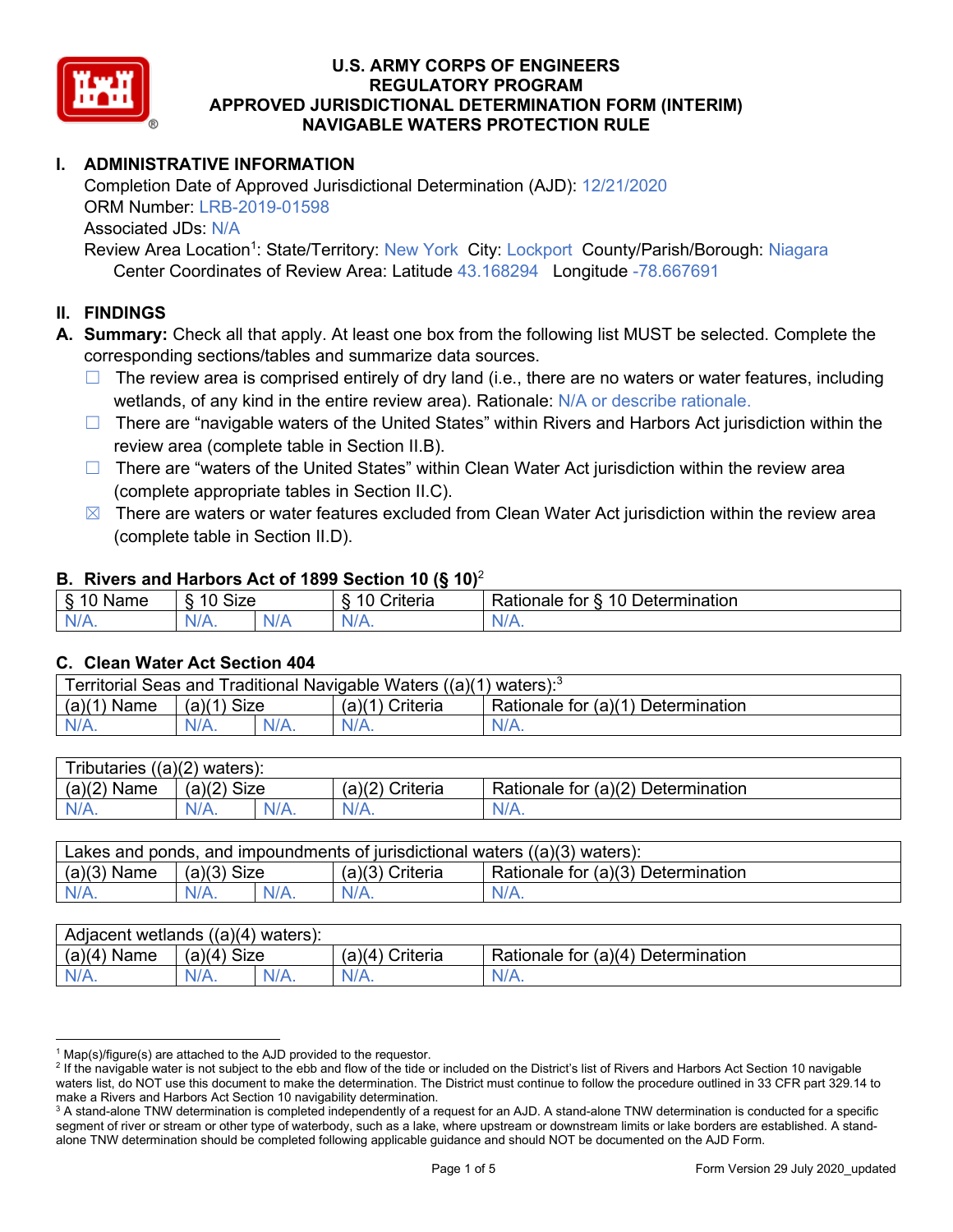

# **D. Excluded Waters or Features**

| Excluded waters $((b)(1) - (b)(12))$ : <sup>4</sup> |                       |                  |                        |                                                                                                          |  |  |  |  |  |
|-----------------------------------------------------|-----------------------|------------------|------------------------|----------------------------------------------------------------------------------------------------------|--|--|--|--|--|
| <b>Exclusion Name</b>                               | <b>Exclusion Size</b> |                  | Exclusion <sup>5</sup> | Rationale for Exclusion Determination                                                                    |  |  |  |  |  |
| <b>Wetland 1</b>                                    | 1.45                  | $\text{acre}(s)$ | $(b)(1)$ Non-          | Wetland 1 does not meet the definition of an                                                             |  |  |  |  |  |
|                                                     |                       |                  | adjacent wetland.      | (a)(4) adjacent wetland as it doesn't meet any of                                                        |  |  |  |  |  |
|                                                     |                       |                  |                        | the four adjacency criteria set forth in                                                                 |  |  |  |  |  |
|                                                     |                       |                  |                        | $33CFR328.3(c)(1)$ . It doesn't abut a water                                                             |  |  |  |  |  |
|                                                     |                       |                  |                        | identified in paragraph $(a)(1)$ , $(2)$ , or 3. As per                                                  |  |  |  |  |  |
|                                                     |                       |                  |                        | on-site observations, data and photos within the                                                         |  |  |  |  |  |
|                                                     |                       |                  |                        | delineation report and a review of remote tools                                                          |  |  |  |  |  |
|                                                     |                       |                  |                        | including USGS topographical maps, the NRCS                                                              |  |  |  |  |  |
|                                                     |                       |                  |                        | Websoil survey for Niagara County, and USFWS                                                             |  |  |  |  |  |
|                                                     |                       |                  |                        | NWI maps, Wetland 1 is surrounded by uplands                                                             |  |  |  |  |  |
|                                                     |                       |                  |                        | and residential development. The closest (a)(1)-                                                         |  |  |  |  |  |
|                                                     |                       |                  |                        | (a)(3) water (Unnamed Tributary to the Erie                                                              |  |  |  |  |  |
|                                                     |                       |                  |                        | Canal) is approximately 400 linear feet to the                                                           |  |  |  |  |  |
|                                                     |                       |                  |                        | north. In addition, there is a ditch that is adjacent                                                    |  |  |  |  |  |
|                                                     |                       |                  |                        | to Wetland 1 but as explained in the excluded                                                            |  |  |  |  |  |
|                                                     |                       |                  |                        | ditch category below, the ditch is not a tributary,<br>nor a ditch constructed in wetlands and therefore |  |  |  |  |  |
|                                                     |                       |                  |                        | not a regulated water of the U.S. All evidence                                                           |  |  |  |  |  |
|                                                     |                       |                  |                        | indicates that Wetland 1 does not abut an (a)(1),                                                        |  |  |  |  |  |
|                                                     |                       |                  |                        | (2) or (3) water. ii. Are inundated by flooding                                                          |  |  |  |  |  |
|                                                     |                       |                  |                        | from a water identified in paragraph $(a)(1)$ , 2 or 3                                                   |  |  |  |  |  |
|                                                     |                       |                  |                        | in a typical year. Wetland 1 is located within the                                                       |  |  |  |  |  |
|                                                     |                       |                  |                        | <b>FEMA 100-year floodzone and Regulatory</b>                                                            |  |  |  |  |  |
|                                                     |                       |                  |                        | floodway. However, nothing was observed                                                                  |  |  |  |  |  |
|                                                     |                       |                  |                        | during the site visit to show evidence of flooding.                                                      |  |  |  |  |  |
|                                                     |                       |                  |                        | In addition, aerial imagery does not indicate that                                                       |  |  |  |  |  |
|                                                     |                       |                  |                        | Wetland 1 is flooded from an $(a)(1)-(a)(3)$ water                                                       |  |  |  |  |  |
|                                                     |                       |                  |                        | in a typical year. Data from the NRCS Websoil                                                            |  |  |  |  |  |
|                                                     |                       |                  |                        | Survey indicate that the soils mapped in the                                                             |  |  |  |  |  |
|                                                     |                       |                  |                        | project area have no frequency of flooding. iii.                                                         |  |  |  |  |  |
|                                                     |                       |                  |                        | There is no evidence that indicates Wetland 1 is                                                         |  |  |  |  |  |
|                                                     |                       |                  |                        | physically separated from a water identified in                                                          |  |  |  |  |  |
|                                                     |                       |                  |                        | paragraph (a)(1), (2), or (3) only by a natural                                                          |  |  |  |  |  |
|                                                     |                       |                  |                        | berm, bank, dune or other natural feature. iv.                                                           |  |  |  |  |  |
|                                                     |                       |                  |                        | There is no evidence based on on-site                                                                    |  |  |  |  |  |
|                                                     |                       |                  |                        | observations and review of remote tools to                                                               |  |  |  |  |  |
|                                                     |                       |                  |                        | indicate that Wetland 1 is physically separated                                                          |  |  |  |  |  |
|                                                     |                       |                  |                        | from an $(a)(1)-(a)(3)$ water only by an artificial                                                      |  |  |  |  |  |
|                                                     |                       |                  |                        | structure so long as that structure allows for a                                                         |  |  |  |  |  |
|                                                     |                       |                  |                        | direct hydrologic surface connection between the                                                         |  |  |  |  |  |
|                                                     |                       |                  |                        | wetlands and water identified in paragraph                                                               |  |  |  |  |  |
|                                                     |                       |                  |                        | $(a)(1)$ , $(2)$ , or $(3)$ of this section in a typical year,                                           |  |  |  |  |  |

<sup>4</sup> Some excluded waters, such as (b)(2) and (b)(4), may not be specifically identified on the AJD form unless a requestor specifically asks a Corps district to do so. Corps districts may, in case-by-case instances, choose to identify some or all of these waters within the review area.  $5$  Because of the broad nature of the (b)(1) exclusion and in an effort to collect data on specific types of waters that would be covered by the (b)(1)

exclusion, four sub-categories of (b)(1) exclusions were administratively created for the purposes of the AJD Form. These four sub-categories are not new exclusions, but are simply administrative distinctions and remain (b)(1) exclusions as defined by the NWPR.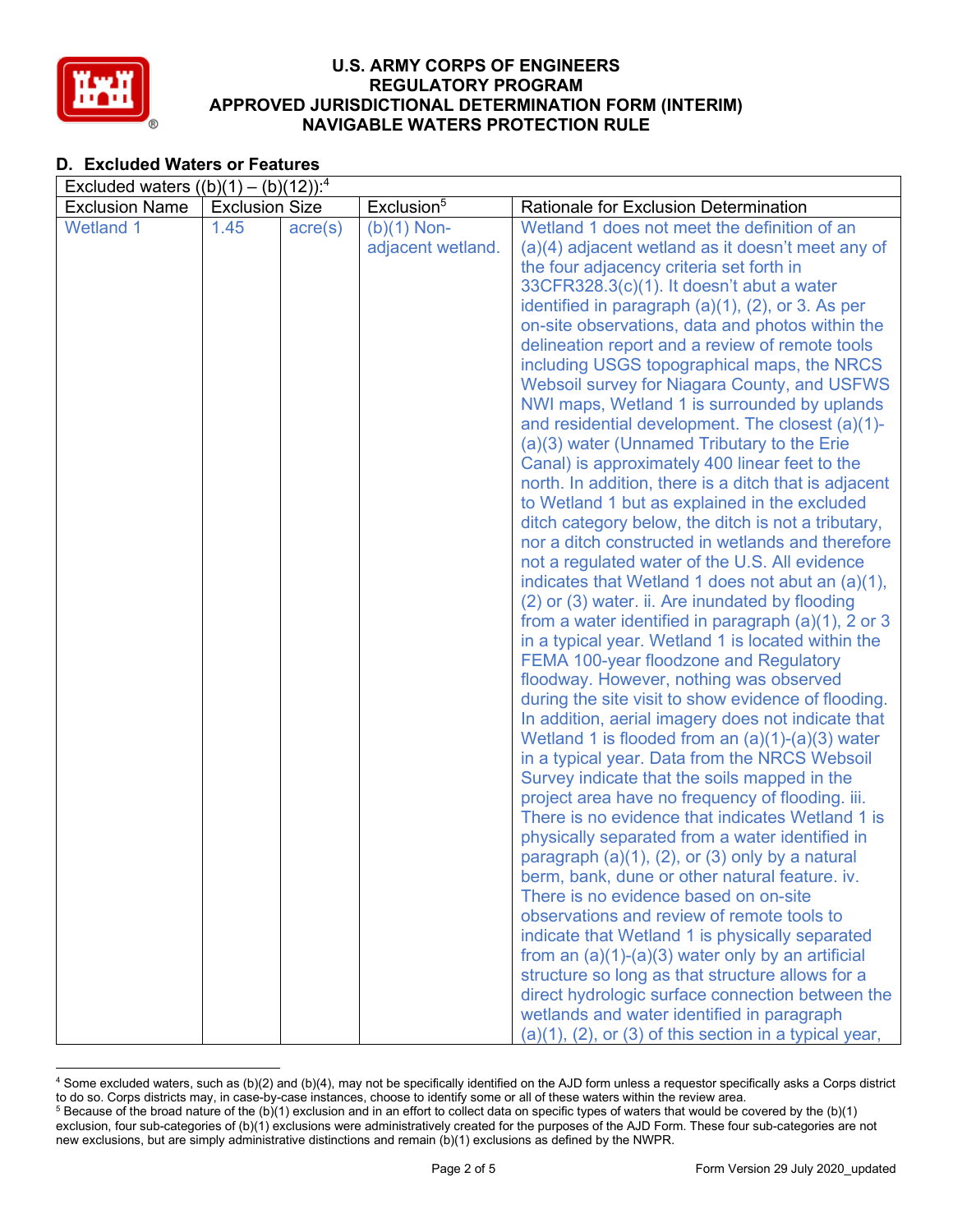

| Excluded waters $((b)(1) - (b)(12))$ : <sup>4</sup> |                       |                  |                                    |                                                                                                                                                                                                                                                                                                                                                                                                                                                                                                                                                                                                                                                                                                                                                                                                                                                                                                                                                                                                                                                                                                                                                                                                                                                                                                                                                                                                                                                                                                                                                                                                                                                                                                                                                                                                                                                                                                                                                                                                                                                                 |  |  |  |
|-----------------------------------------------------|-----------------------|------------------|------------------------------------|-----------------------------------------------------------------------------------------------------------------------------------------------------------------------------------------------------------------------------------------------------------------------------------------------------------------------------------------------------------------------------------------------------------------------------------------------------------------------------------------------------------------------------------------------------------------------------------------------------------------------------------------------------------------------------------------------------------------------------------------------------------------------------------------------------------------------------------------------------------------------------------------------------------------------------------------------------------------------------------------------------------------------------------------------------------------------------------------------------------------------------------------------------------------------------------------------------------------------------------------------------------------------------------------------------------------------------------------------------------------------------------------------------------------------------------------------------------------------------------------------------------------------------------------------------------------------------------------------------------------------------------------------------------------------------------------------------------------------------------------------------------------------------------------------------------------------------------------------------------------------------------------------------------------------------------------------------------------------------------------------------------------------------------------------------------------|--|--|--|
| <b>Exclusion Name</b>                               | <b>Exclusion Size</b> |                  | Exclusion <sup>5</sup>             | Rationale for Exclusion Determination                                                                                                                                                                                                                                                                                                                                                                                                                                                                                                                                                                                                                                                                                                                                                                                                                                                                                                                                                                                                                                                                                                                                                                                                                                                                                                                                                                                                                                                                                                                                                                                                                                                                                                                                                                                                                                                                                                                                                                                                                           |  |  |  |
|                                                     |                       |                  |                                    | such as through a culvert, flood or tide gate,<br>pump, or similar artificial feature. Roadways,<br>development and upland areas separate<br>Wetland 1 from the closest $(a)(2)$ water. No<br>outlets were observed in Wetland 1 going away<br>from the wetland to the closest $(a)(2)$ water.<br>There is no evidence of a direct hydrological<br>surface connection through a culvert or similar<br>artificial feature to an (a)(2) water.                                                                                                                                                                                                                                                                                                                                                                                                                                                                                                                                                                                                                                                                                                                                                                                                                                                                                                                                                                                                                                                                                                                                                                                                                                                                                                                                                                                                                                                                                                                                                                                                                    |  |  |  |
| <b>Wetland 2</b>                                    | 8.62                  | $\text{acre}(s)$ | $(b)(1)$ Non-<br>adjacent wetland. | Wetland 2 does not meet the definition of an<br>(a)(4) adjacent wetland as it doesn't meet any of<br>the four adjacency criteria set forth in<br>33CFR328.3(c)(1). It doesn't abut a water<br>identified in paragraph $(a)(1)$ , $(2)$ , or 3. As per<br>on-site observations, data and photos within the<br>delineation report and a review of remote tools<br>including USGS topographical maps, the NRCS<br>Websoil survey for Niagara County, and USFWS<br>NWI maps, Wetland 2 is surrounded by uplands,<br>residential development and roadways. The<br>closest $(a)(1)-(a)(3)$ water (Unnamed Tributary to<br>the Erie Canal) is approximately 430 linear feet<br>to the north. All evidence indicates that Wetland<br>2 does not abut an $(a)(1)$ , $(2)$ or $(3)$ water. ii. Are<br>inundated by flooding from a water identified in<br>paragraph (a)(1), 2 or 3 in a typical year.<br>Wetland 2 is located within the FEMA 100-year<br>floodzone and Regulatory floodway. However,<br>nothing was observed during the site visit to<br>indicate evidence of flooding. Aerial imagery<br>does not indicate that Wetland 1 is flooded from<br>an $(a)(1)-(a)(3)$ water in a typical year. In<br>addition, data from the NRCS Websoil Survey<br>indicate that the soils mapped in the project area<br>have no frequency of flooding. iii. There is no<br>evidence that indicates Wetland 2 is physically<br>separated from a water identified in paragraph<br>$(a)(1)$ , $(2)$ , or $(3)$ only by a natural berm, bank,<br>dune or other natural feature, iv. There is no<br>evidence based on on-site observations and<br>review of remote tools to indicate that Wetland 2<br>is physically separated from an $(a)(1)-(a)(3)$<br>water only by an artificial structure so long as<br>that structure allows for a direct hydrologic<br>surface connection between the wetlands and<br>water identified in paragraph $(a)(1)$ , $(2)$ , or $(3)$ of<br>this section in a typical year, such as through a<br>culvert, flood or tide gate, pump, or similar |  |  |  |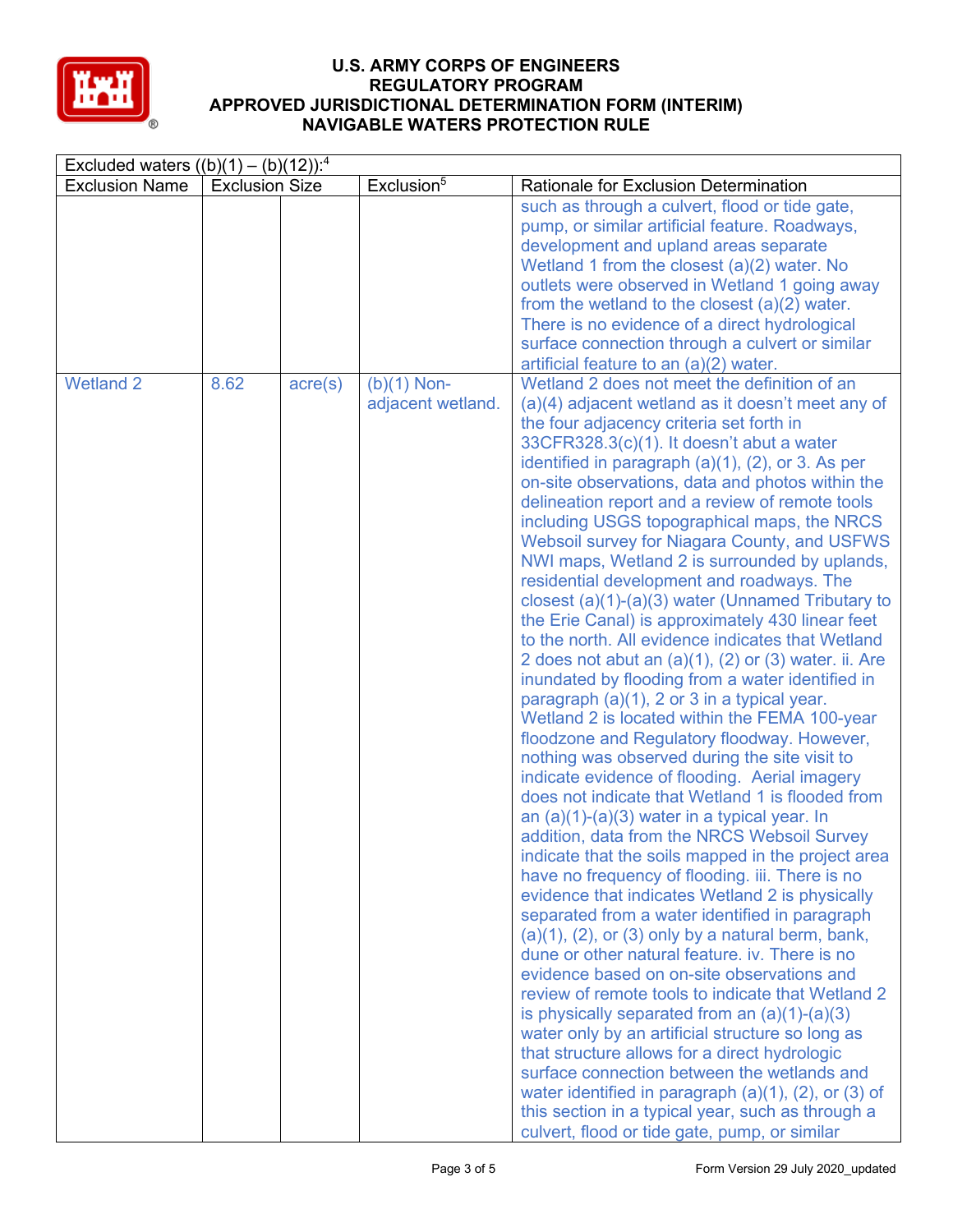

|                       | Excluded waters $((b)(1) - (b)(12))$ : <sup>4</sup> |                  |                                                                                                                                                                                                      |                                                                                                                                                                                                                                                                                                                                                                                                                                                                                                                                                                                                                                                                                                                                                                                                                                                                                                                                                                                                                        |  |  |  |  |
|-----------------------|-----------------------------------------------------|------------------|------------------------------------------------------------------------------------------------------------------------------------------------------------------------------------------------------|------------------------------------------------------------------------------------------------------------------------------------------------------------------------------------------------------------------------------------------------------------------------------------------------------------------------------------------------------------------------------------------------------------------------------------------------------------------------------------------------------------------------------------------------------------------------------------------------------------------------------------------------------------------------------------------------------------------------------------------------------------------------------------------------------------------------------------------------------------------------------------------------------------------------------------------------------------------------------------------------------------------------|--|--|--|--|
| <b>Exclusion Name</b> | <b>Exclusion Size</b>                               |                  | Exclusion <sup>5</sup>                                                                                                                                                                               | <b>Rationale for Exclusion Determination</b>                                                                                                                                                                                                                                                                                                                                                                                                                                                                                                                                                                                                                                                                                                                                                                                                                                                                                                                                                                           |  |  |  |  |
|                       |                                                     |                  |                                                                                                                                                                                                      | artificial feature. A roadway and upland areas<br>separate Wetland 2 from the closest (a)(2)<br>water. No outlets were observed in Wetland 2<br>going away from the wetland to the closest $(a)(2)$<br>water. There is no evidence of a direct<br>hydrological surface connection through a<br>culvert or similar artificial feature to an (a)(2)<br>water.                                                                                                                                                                                                                                                                                                                                                                                                                                                                                                                                                                                                                                                            |  |  |  |  |
| Ditch 1               | $N/A$ .                                             | $\text{acre}(s)$ | $(b)(5)$ Ditch that is<br>not an $(a)(1)$ or<br>$(a)(2)$ water, and<br>those portions of<br>a ditch<br>constructed in an<br>$(a)(4)$ water that<br>do not satisfy the<br>conditions of<br>$(c)(1)$ . | Based on data contained in the wetland<br>delineation report, site visit observations and a<br>review of remote tools, the ditch isn't an $(a)(1)$ or<br>it's not an (a)2) as the ditch did not relocate a<br>tributary, was not constructed in a tributary, or<br>was not constructed in an adjacent wetland<br>(a)(4). The ditch is situated in a narrow scrub<br>hedgerow in between apartment complex<br>buildings. It appears to have been historically<br>manmade as a means to improve drainage on<br>the site. Based on site visit observations, the<br>ditch has intermittent flow and drains east toward<br>a golf course, where it is presumed to discharge<br>into the unnamed tributary to Erie Canal. A<br>review of remote tools including USGS<br>topographical maps, historical and aerial<br>imagery and soils data show no evidence that<br>the ditch is a tributary or had been a tributary<br>that was relocated or constructed in a wetland.<br>The ditch is considered to be an excluded water. |  |  |  |  |
| N/A.                  | N/A                                                 | $\text{acre}(s)$ | N/A.                                                                                                                                                                                                 | N/A.                                                                                                                                                                                                                                                                                                                                                                                                                                                                                                                                                                                                                                                                                                                                                                                                                                                                                                                                                                                                                   |  |  |  |  |

# **III. SUPPORTING INFORMATION**

- **A. Select/enter all resources** that were used to aid in this determination and attach data/maps to this document and/or references/citations in the administrative record, as appropriate.
	- $\boxtimes$  Information submitted by, or on behalf of, the applicant/consultant: The Wetland Delineation Report dated July 2020 submitted by Labella Associates, D.P.C.
		- This information is sufficient for purposes of this AJD.
		- Rationale: N/A or describe rationale for insufficiency (including partial insufficiency).
	- $\Box$  Data sheets prepared by the Corps: Title(s) and/or date(s).
	- ☒ Photographs: Aerial and Other: Photographs within the Delineation report and review of Google aerial imagery from years 1995, 2008, 2014, 2018.
	- $\boxtimes$  Corps site visit(s) conducted on: October 8, 2020
	- $\boxtimes$  Previous Jurisdictional Determinations (AJDs or PJDs): N/A
	- ☐ Antecedent Precipitation Tool: *provide detailed discussion in Section III.B*.
	- ☒ USDA NRCS Soil Survey: NRCS Websoils Survey Accessed 14DEC2020

https://websoilsurvey.nrcs.usda.gov/app/WebSoilSurvey.aspx